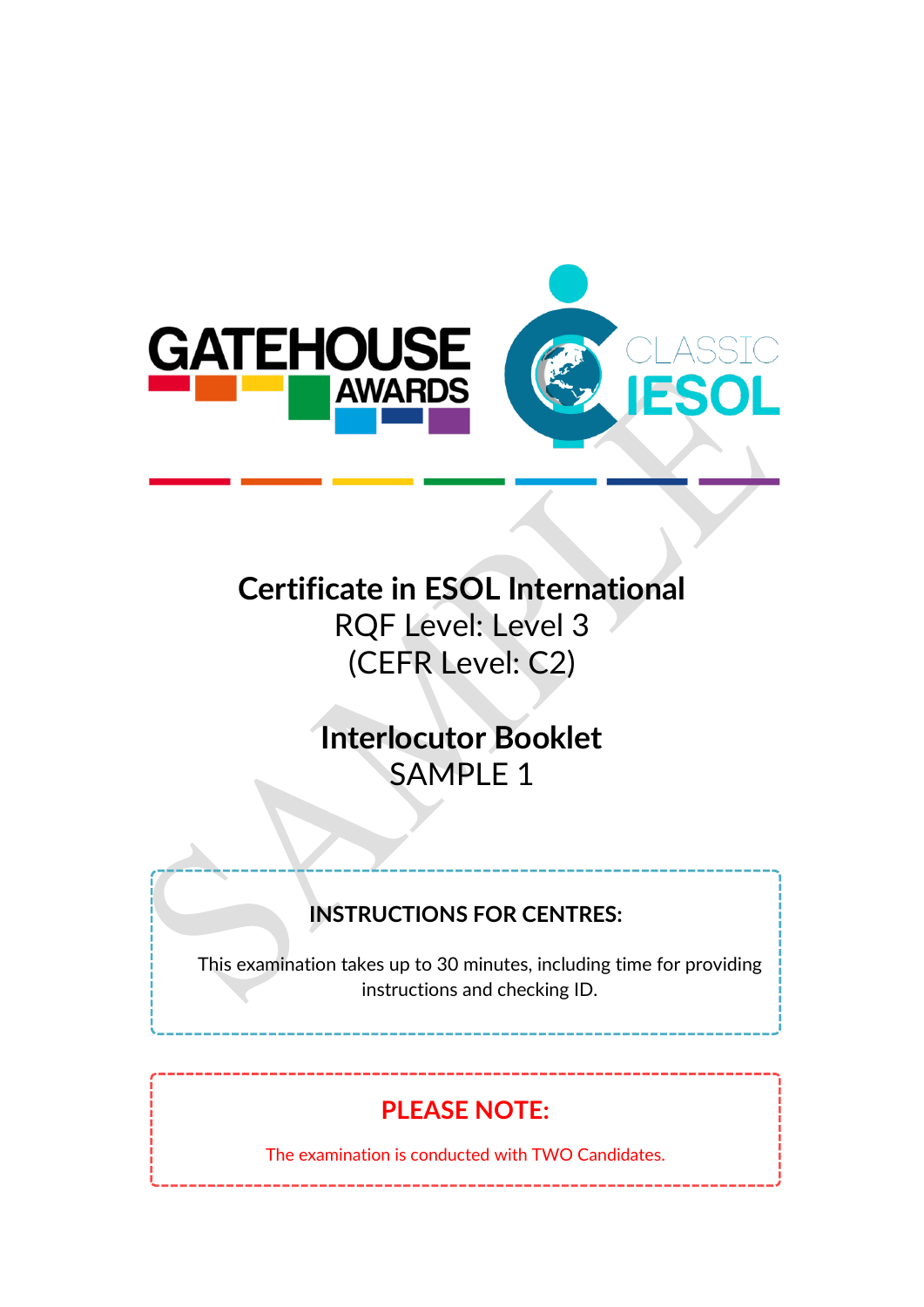



Guidelines to the Interlocutor:

- $\checkmark$  Each Candidate's photographic ID must be checked and their identity confirmed prior to the start of the examination.
- $\checkmark$  The Interlocutor should ensure that the Candidates adhere to the guideline times by using a silent clock or stopwatch. If Candidates significantly exceed the stated time, the Interlocutor should prompt them gently and politely to move onto the next question/task.
- $\checkmark$  Where the Interlocutor Booklet dictates the exact words to be read aloud to the Candidates, the Interlocutor should follow the script.
- $\checkmark$  Where the Interlocutor Booklet allows deviation from the specified script, the Interlocutor should ensure that the language used is at a level appropriate to the examination.
- $\checkmark$  The script delivery should be appropriate to the Candidates' level at Level 3 (C2), the Interlocutor should speak in a completely natural way, making no concessions to the fact that the Candidate is not a native speaker.
- $\checkmark$  The Interlocutor should not echo or rephrase Candidates' answers.
- $\checkmark$  The Interlocutor should not correct Candidates' mistakes.
- $\checkmark$  The Interlocutor should not suggest answers, provide vocabulary or expand on Candidates' responses to them.
- $\checkmark$  The Interlocutor should keep their own input to a minimum and give Candidates the maximum opportunity to speak and finish their sentences.
- $\checkmark$  The Interlocutor should not give any indication of the Candidates' performance, for example 'fine', 'good' or 'that's great'. 'Thank you' is the preferred response.
- $\checkmark$  The Interlocutor should maintain a friendly and relaxed approach at all times, to enable the Candidates to perform to the maximum of their ability.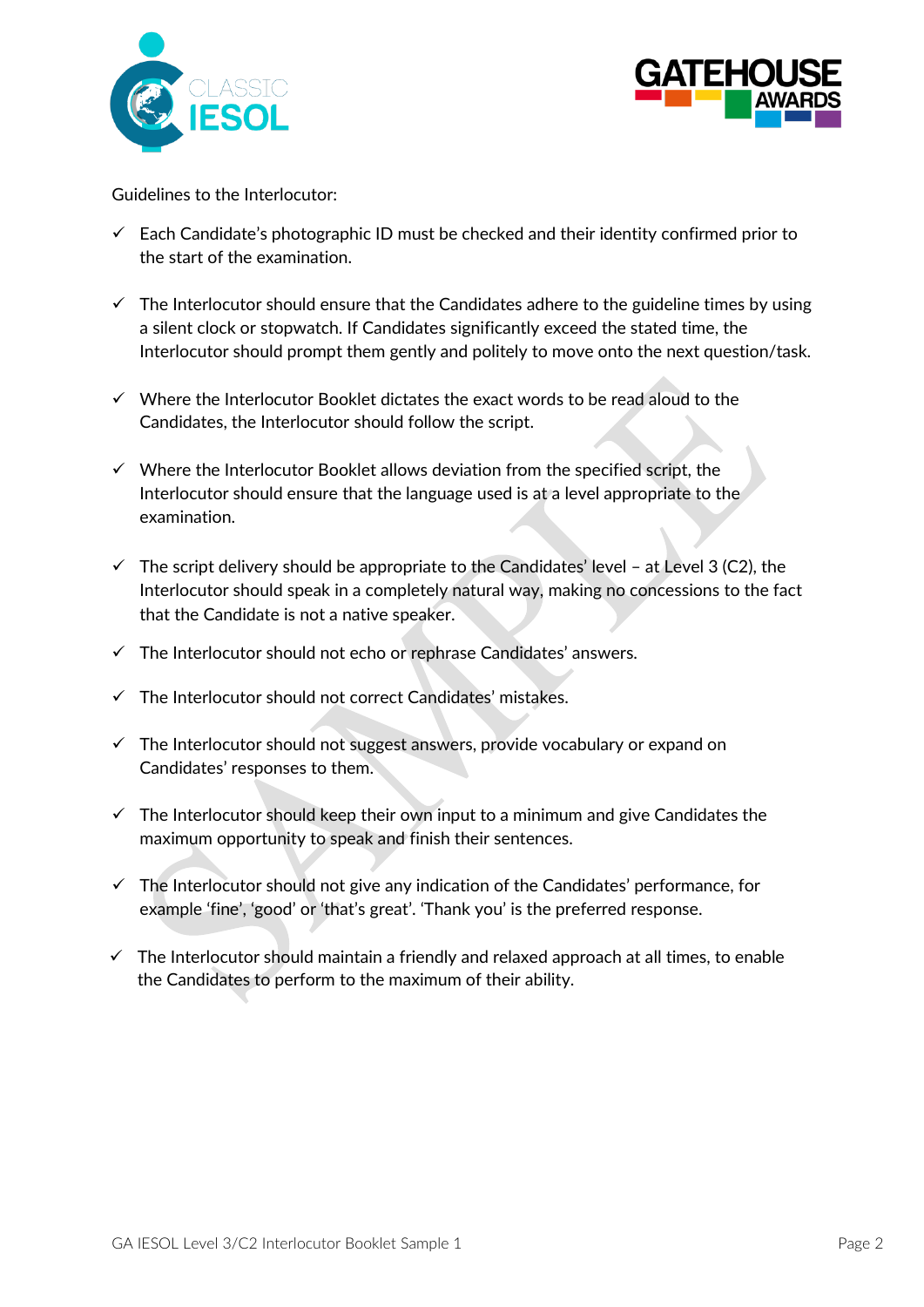



#### Before you start reading the Interlocutor script, activate the digital audio recording equipment.

The recording equipment is NOT to be switched off at any point during the examination.

Follow the script below shown in **bold.** Instructions to the Interlocutor are shown in *[italics and brackets].*

- **Test level: Level 3 / C2**
- **Test version: SAMPLE 1**
- **Test date and time**
- **Test Centre name** *[including name of satellite location, if applicable]*
- **Interlocutor's name**
- *[if Examination Observer is present]* **Examination Observer's name**

**Candidate A: Candidate's name and date of birth.**

**Candidate B: Candidate's name and date of birth.**

**The spoken assessment consists of three tasks.** 

**In the first task, I will ask each of you a number of questions.** 

**In the second task, you will each give a presentation on your chosen topic and we will talk about your presentations.**

**In the third task, you will have a discussion together.** 

**Do you have any questions before we start the first task?**

*[Wait for 5 seconds]*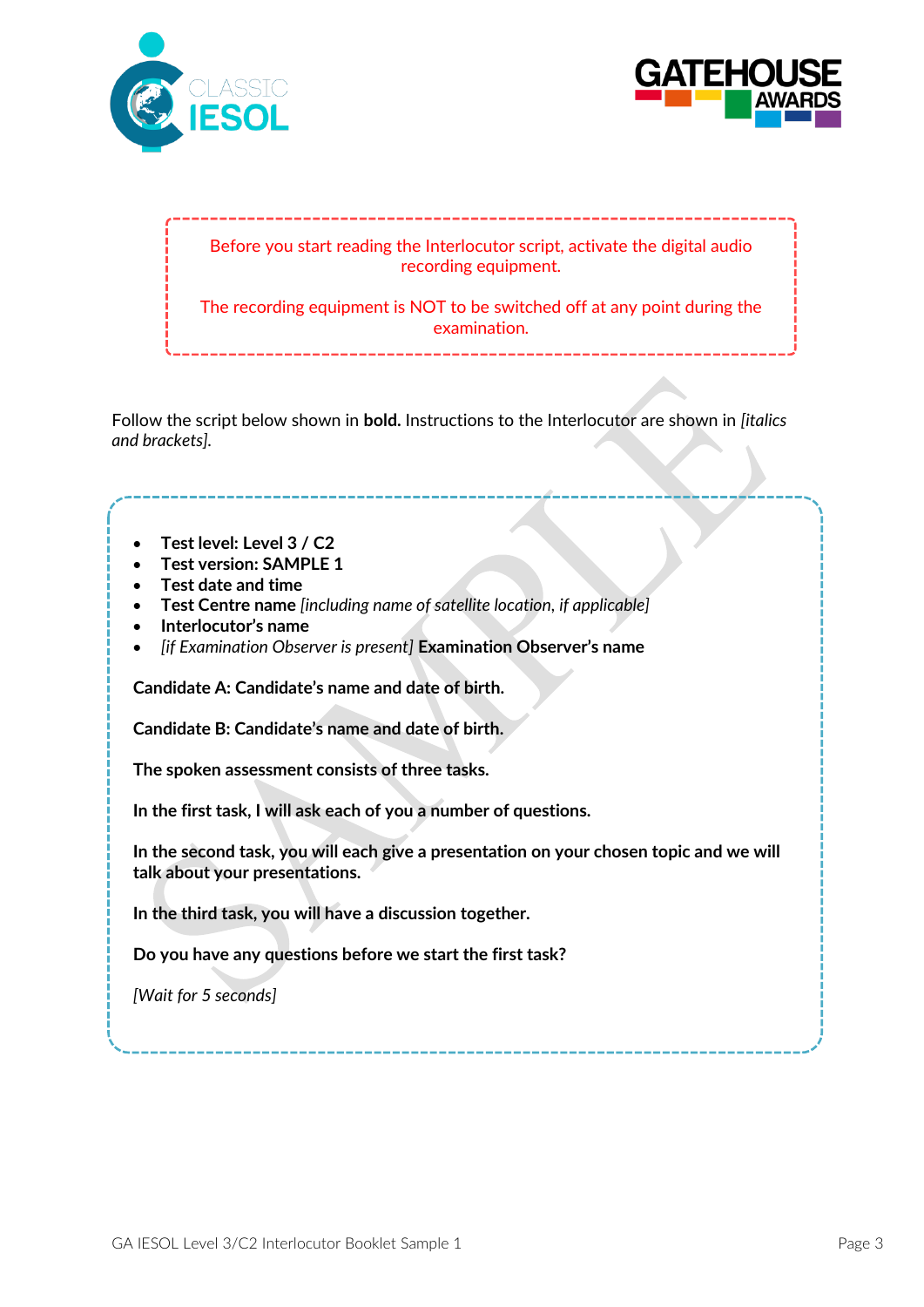



#### **Task 1: Communicating Personal Information**

Guide time: approximately 8 minutes

**Hello. My name is \_\_\_\_\_\_\_\_\_\_\_\_\_\_\_\_\_.** *[Look at Candidate A]* **What is your name?** *[wait for the answer, then look at Candidate B]* **And your name?** *[wait for the answer]*

**Thank you.**

**First of all, I will ask you both a number of questions. Please answer each question in a few sentences, giving as much detail as you can. You can ask me to repeat any of the questions.**

*[Ask the Candidates the questions below in turn. After each answer, pause briefly for a few seconds before moving on in case the Candidate wants to add to their initial response. Please ensure you always ask the follow up question in brackets where there is one, unless the Candidate has already given a full answer]*

| <b>Questions for Candidate A</b>           | <b>Questions for Candidate B</b>              |
|--------------------------------------------|-----------------------------------------------|
| Tell me something interesting about        | Tell me something interesting about           |
| yourself.                                  | yourself.                                     |
| What is your favourite part of learning    | What is your least favourite part of learning |
| English?                                   | English?                                      |
| Why do you think people enjoy sporting     | Why do you think so many young people use     |
| competitions?                              | social media?                                 |
| Do you think it is possible to learn a new | Do you think it is possible to make good      |
| language using social media? (Why?/Why     | friends through social media? (Why?/Why       |
| not?)                                      | not?)                                         |
| Do you think it is important for people to | Do you think it is important for people to    |
| have hobbies? (Why?/Why not?)              | spend time with friends? (Why?/Why not?)      |

**Thank you. This is the end of Task 1.**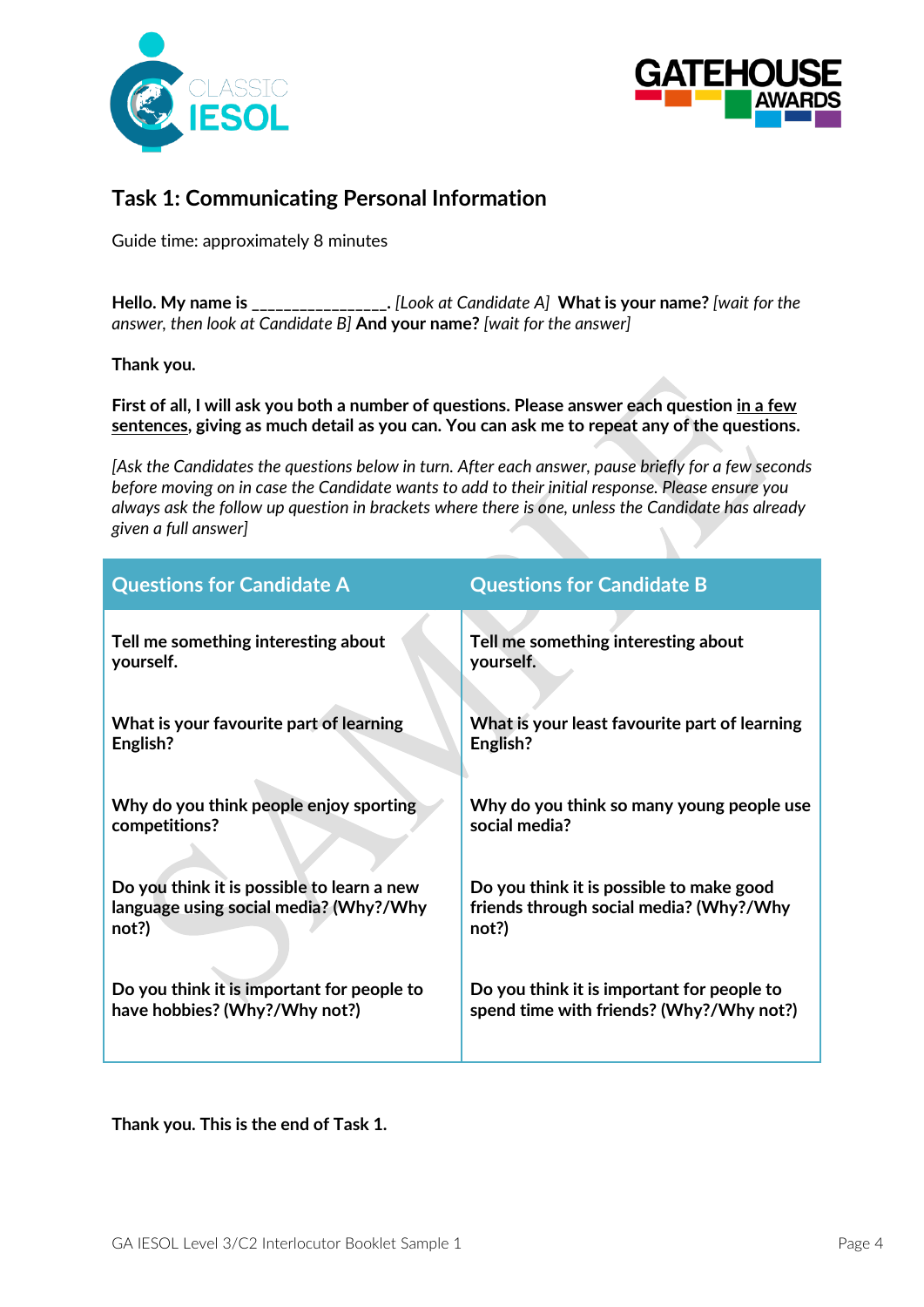



#### **Task 2: Presentation**

Guide time: approximately 10 minutes

**In this task, you are each going to give a presentation on your chosen topic. You will listen to each other's presentations. When the other Candidate has finished, you should ask two questions about their presentation. I will also ask some questions about your presentations.** 

*[Each Candidate should have chosen one of the given topics for their presentation. You DO NOT need to read out the topics as part of the exam].*

Please refer to the Classic IESOL – Prepared Speaking Tasks.

*[Insert name of Candidate A]***, which topic have you chosen?** *[Candidate A responds]* **OK, please start your presentation.** 

*[Candidate A speaks for approx. 3 minutes. If Candidate's presentation is significantly shorter, Interlocutor should prompt them to speak more, e.g. 'Please tell me a bit more'].*

**Thank you.** *[Insert name of Candidate B]***, can you please ask your questions.** *[Candidate B asks their questions and Candidate A responds. if Candidate B fails to ask the questions, the Interlocutor should ask additional questions instead].*

**Now I am going to ask you some more questions.** *[Interlocutor asks Candidate A two more questions relating to the content of their presentation. Guidance: use open questions, e.g. 'Tell me more about…'].*

#### **Thank you.**

*[Insert name of Candidate B]***, which topic have you chosen?** *[Candidate B responds]* **OK, please start your presentation.**

*[Candidate B speaks for approx. 3 minutes. If Candidate's presentation is significantly shorter, Interlocutor should prompt them to speak more, e.g. 'Please tell me a bit more'].*

**Thank you.** *[Insert name of Candidate A]***, can you please ask your questions.** *[Candidate A asks their questions and Candidate B responds. If Candidate A fails to ask the questions, the Interlocutor should ask additional questions instead].*

**Now I am going to ask you some more questions.** *[Interlocutor asks Candidate B two more questions relating to the content of their presentation. Guidance: use open questions, e.g. 'Tell me more about…'].*

**Thank you. This is the end of Task 2.**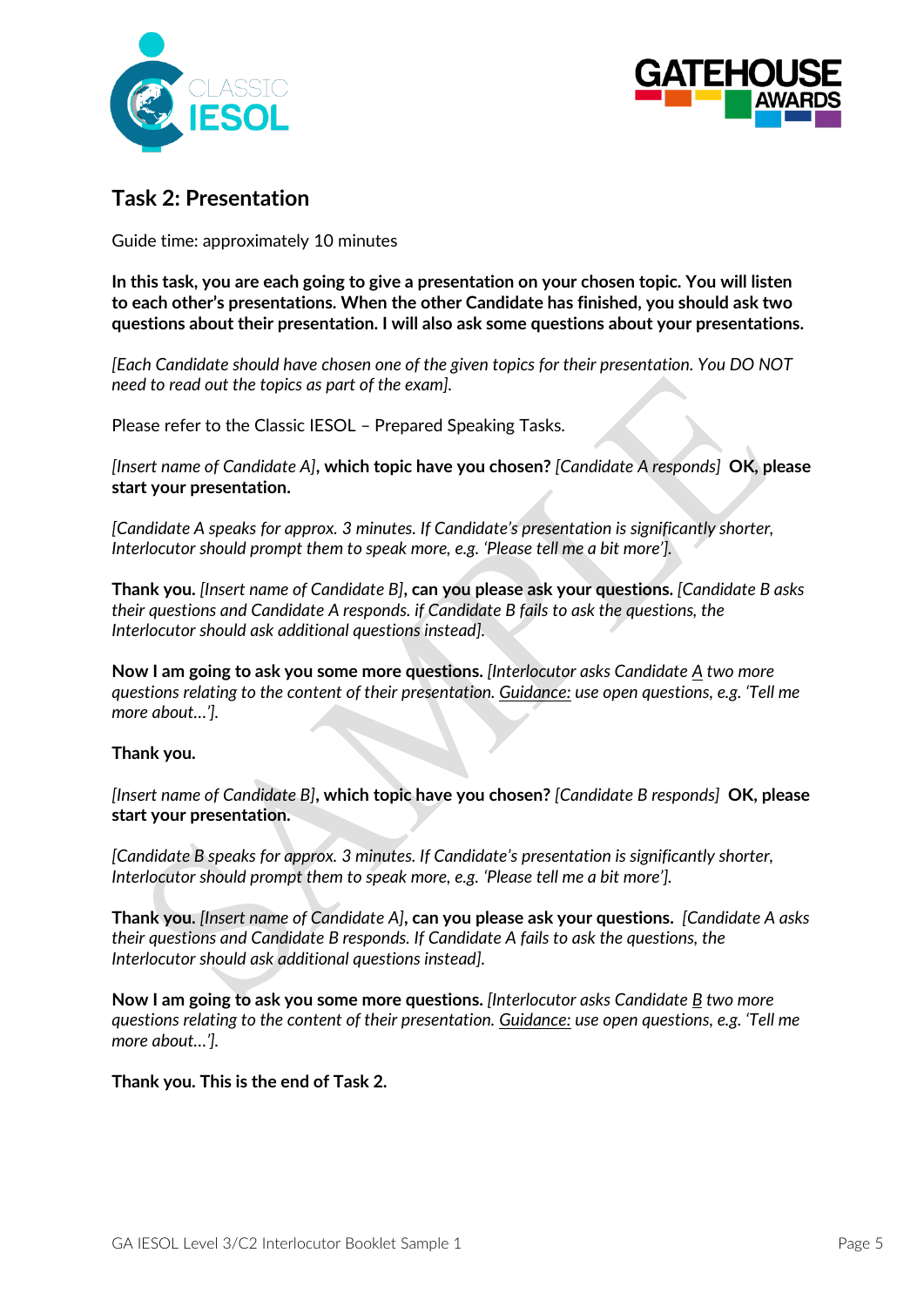



#### **Task 3: Discussion**

Guide time: approximately 8 minutes

**Your teacher has asked you to talk about different ways of spending a gap year, and discuss which one you think is of the most benefit to society.**

**You can use some of the following ideas to start the discussion***. [Hand over the attached visual prompts page overleaf].*

**Think for a few seconds and then we'll begin.** 

*[Allow the Candidates approximately 15 seconds to refer to the visual prompts]* 

*[Refer to both Candidates]* **OK. What do you think?** *[Indicate to the Candidates that they should talk to each other]* 

*[The Interlocutor should only intervene in the discussion in cases where the conversation stalls, the Candidates veer off topic, to allow a Candidate opportunity to participate, or to elicit the following language:*

- *asking for further justifications from the Candidates, e.g. Why? What makes you think so? Can you think of an example? etc.;*
- *arguing against what the Candidates have presented/suggested, e.g. I don't think so, I'm not sure I agree;*
- *presenting opposite points of views; In my opinion …, I disagree, because … [and inviting the Candidates to give feedback].*

#### **Thank you.**

**This is the end of the Speaking examination.**

*[Switch off the digital recording equipment]*